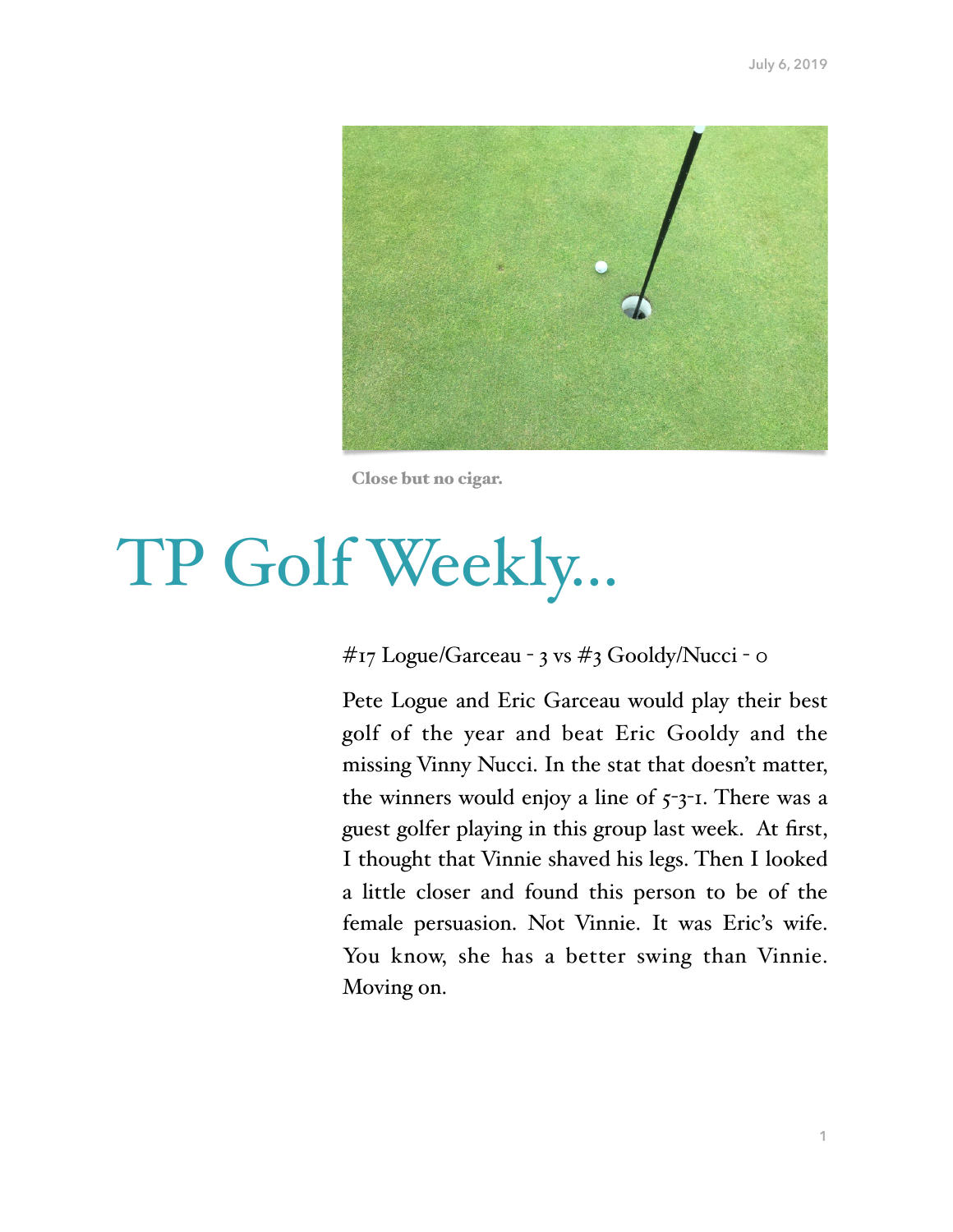#### #18 Albertina/Albertina - 3 vs #2 Niemers/Banas - 0

Jim Albertina and Brian Mead would win just one hole and win this match 3-0. Don Niemers and Tim Banas usually play close to par. For Don and Tim, this week's par was around a 42. There were several pars missing for Don and three doubles for Tim. Not a day to remember for these guys.

# #5 Blunt/Lubey - 2 1/2 vs #15 Girmonde, Sr./Suppa -  $1/2$

There was a George Kelley spotting last week. Bill Blunt was out of town working. He asked Georgie to play and Georgie said yes. When he found out that his match was against Jr and Suppa, Well, things were looking up for Lance. As it turned out, the match became a 2  $I/2 - I/2$  victory over Dave Jr and Tony. There was a little beef in the clubhouse from Dave Jr as his problem was Georgie playing as the "A" player. He wanted Georgie to be the "B" player as his average was higher than Lance's. it's nice to want, but league rule has a sub playing for the person that he replaces. It is not based on average. Enough said. The final tab for holes won, each team went  $1-7-1$ , but remember, who cares. It doesn't mean anything.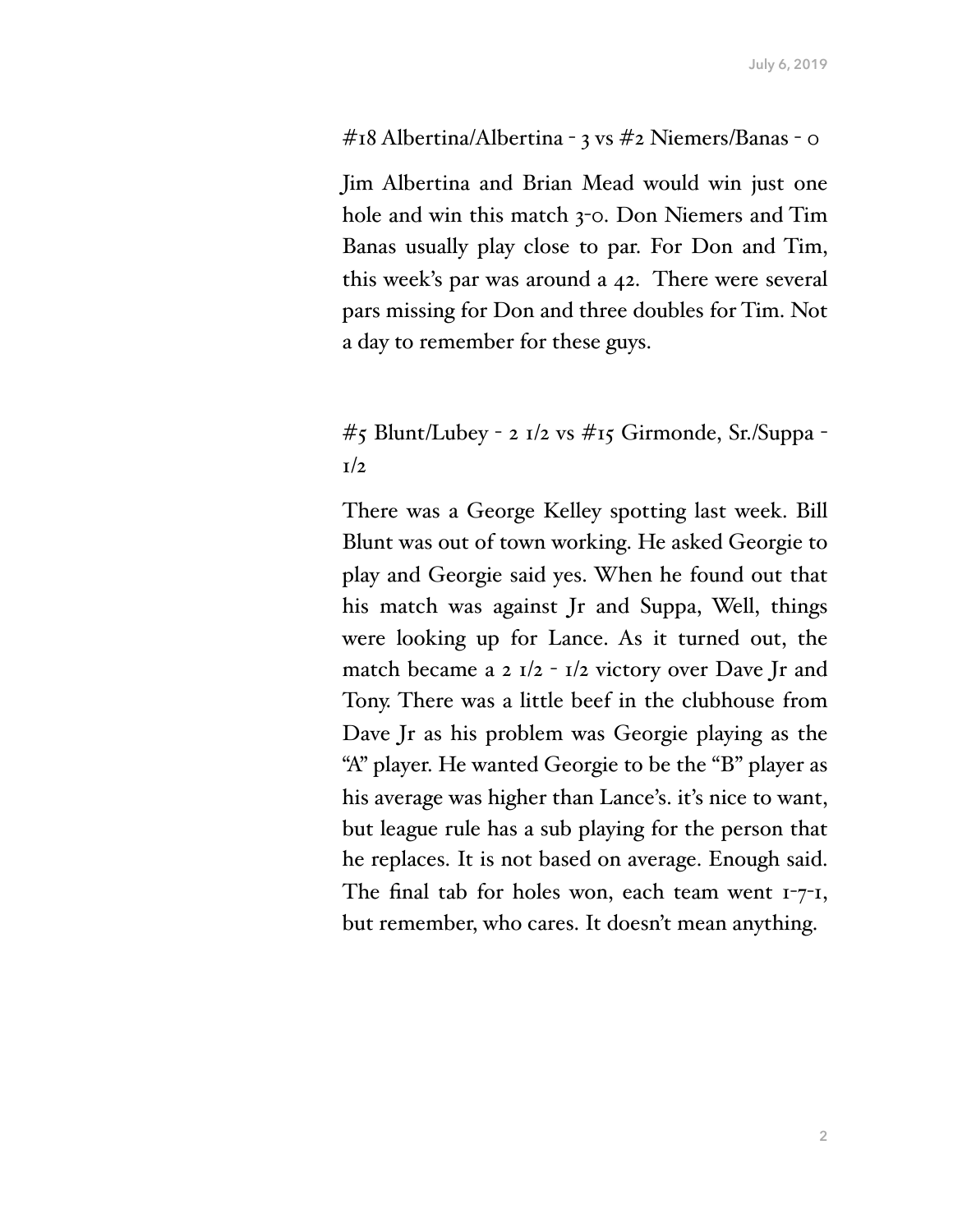#4 Pecorello/Daniels - 2 1/2 vs #16 Tripp/Sadallah -  $1/2$ 

Joe Pecorello and Dave Daniels would both shoot 43 to beat Dom Tripp and John Sadallah. By the end of the fifth hole, Dom and John would dig a hole so deep, they are still digging out. No birdies for Joe this week. It is the first week in three that he didn't card a birdie. The difference in this match? the lack of 7's and 8's on the winner's scorecard.

#6 D'Amico, Sr./D'Amico, Jr. 1 1/2 vs #14 Cahill/ Stern - 1 1/2

Genes' junior and senior would win seven of nine holes, yet win only enough to tie the match. Now, I'm not trying to be involved. Nor am I not trying to cause trouble, but there was a lot of discord on team D'Amico. The pressure was so intense that Gene Jr's issues with Sonny Marcinkiewicz pale in comparison. That's all I'm saying about that.

#19 Bunal/Hamlin - 1 1/2 vs #20 Powers/Daviau 1 1/2

This was a battle of the rookies. After four holes, nobody budged. The score was tied. After eight holes, Bunal and Hamlin inched ahead, winning three of the last four holes. Powers and Daviau would win the last hole. The scores were close all night. With the strokes, Powers and Daviau would tie this match.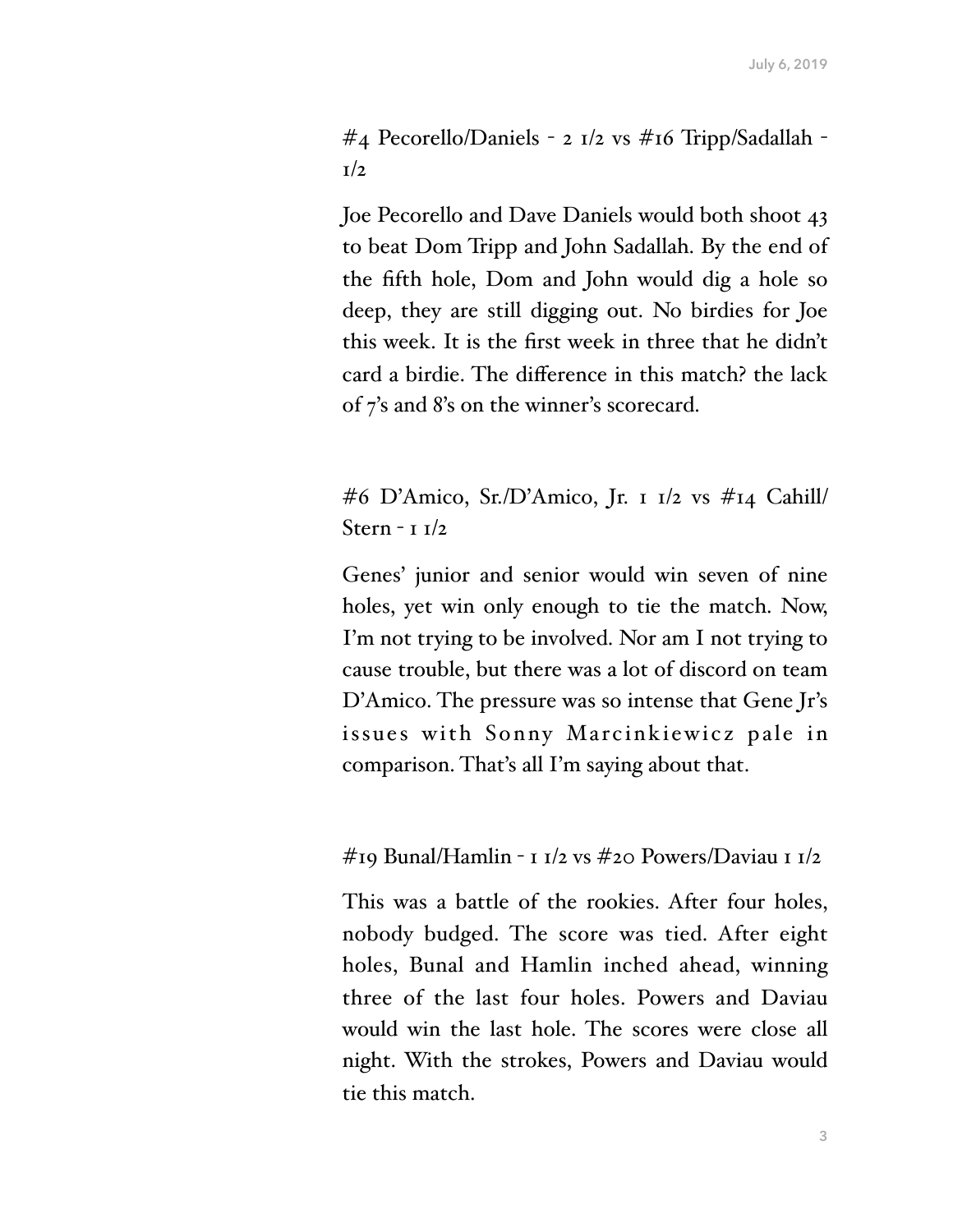## #17 Logue/Garceau - 3 vs #16 Tripp/Sadallah - 0

Total domination by the winners. If there was a match that was one sided, this was it. No offense to the losers, but the numbers don't lie. Eight holes won, no pushes and one loss. For the winners, the worst scores on the card were three double bogies. The losers suffered many double bogies or worse. Thankfully it was only a three point loss.

### #3 Nucci/Gooldy - 3 vs #11 Berge/Zegarelli - 0

This was quick match. Vinny Nucci and Shane Berge both were not here due to conflicts. With that being said, Eric would win four of the first five holes. But Ziggy would not give up. He would win holes  $\#_{13}$ and #15, parring both holes. A double bogey on #14 and a triple bogey on #18 and a quadruple bogey on #16 is what cost Ziggy this match.

#### #9 Grabinski/Welch- 3 vs #5 Blunt/Lubey - 0

By the end of the first hole, Gary Grabinski proclaimed that he was playing like dirt. With that in mind, one would think that his opponents would take advantage of said proclamation. As bad a s Gary said he played, he would help his team win 4 of the first six holes.With a three stroke difference and the lead and Gary's indifference to this match, the winners would hold on to the lead and win this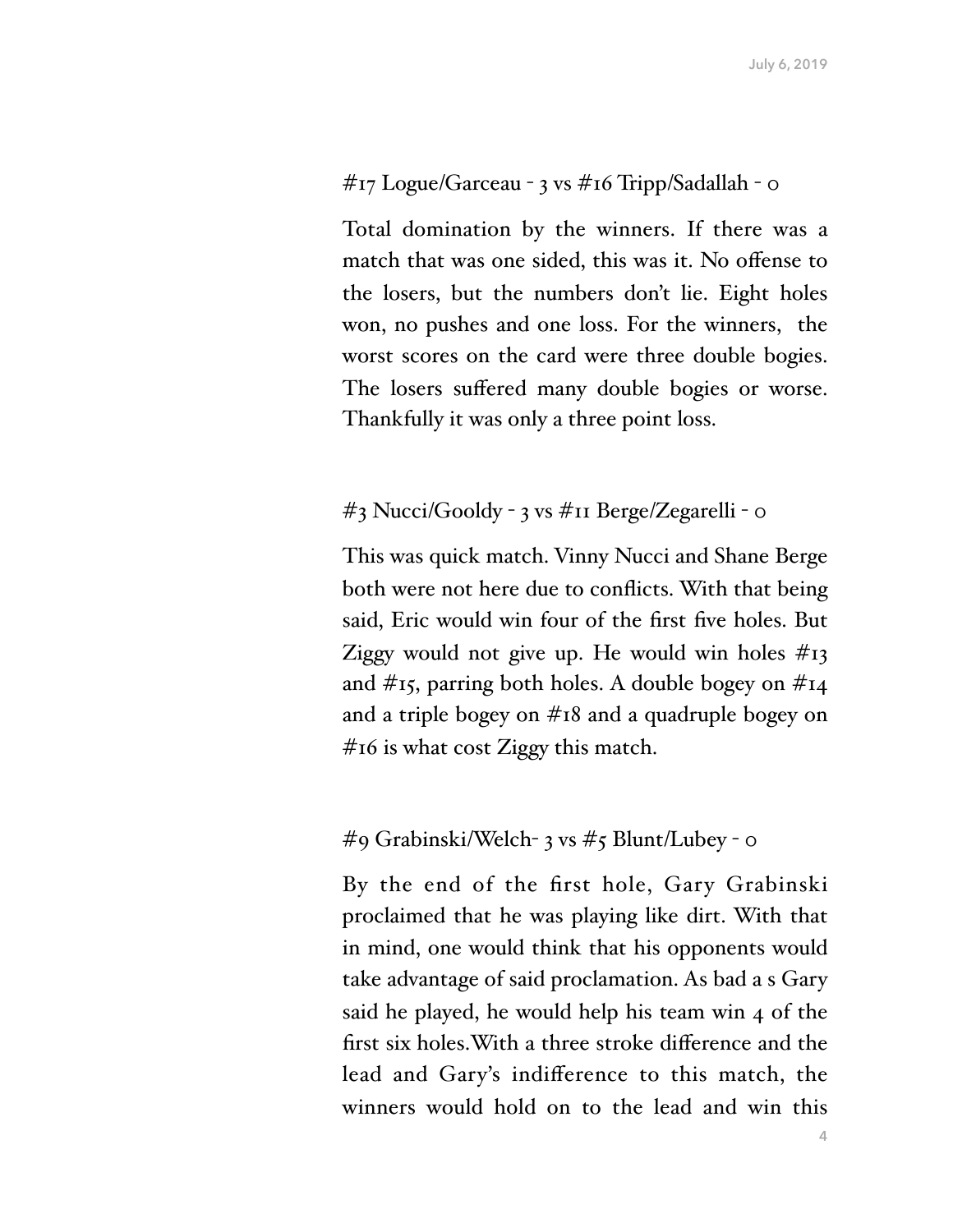match. As always, how many holes won had no bearing on this match. It's just good copy. Your welcome.

#15 Girmonde, Jr/Suppa - 3 vs #18 Albertina/ Albertina  $-\circ$ 

See Team #17 results. Do I really have to chew my cabbage twice?

#### #1 Bialak/Brown - 2 1/2 vs #7 Cahill/Seward -  $1/2$

This was a close one. With four holes won by each team, the difference came down to the handicap. With the score sheet being off with the difference in handicaps by 1 for the "A" and "B" players, the match that ended in a tie, turned into a  $2 I/2 - I/2$  victory for the Mayor and his side kick. You see, the match started with Russ and Bob both getting 3 strokes. When all was said and done, the match was tied. As an officer of the League, it is my job to make sure the score cards are correct before we go out to play. Well I'm sorry, I wasn't there. The sheets were not checked. I take full responsibility on this. So, instead of 3 strokes each, they got 2 strokes each. The loss of 2 strokes cost Team #7 the match. My bad.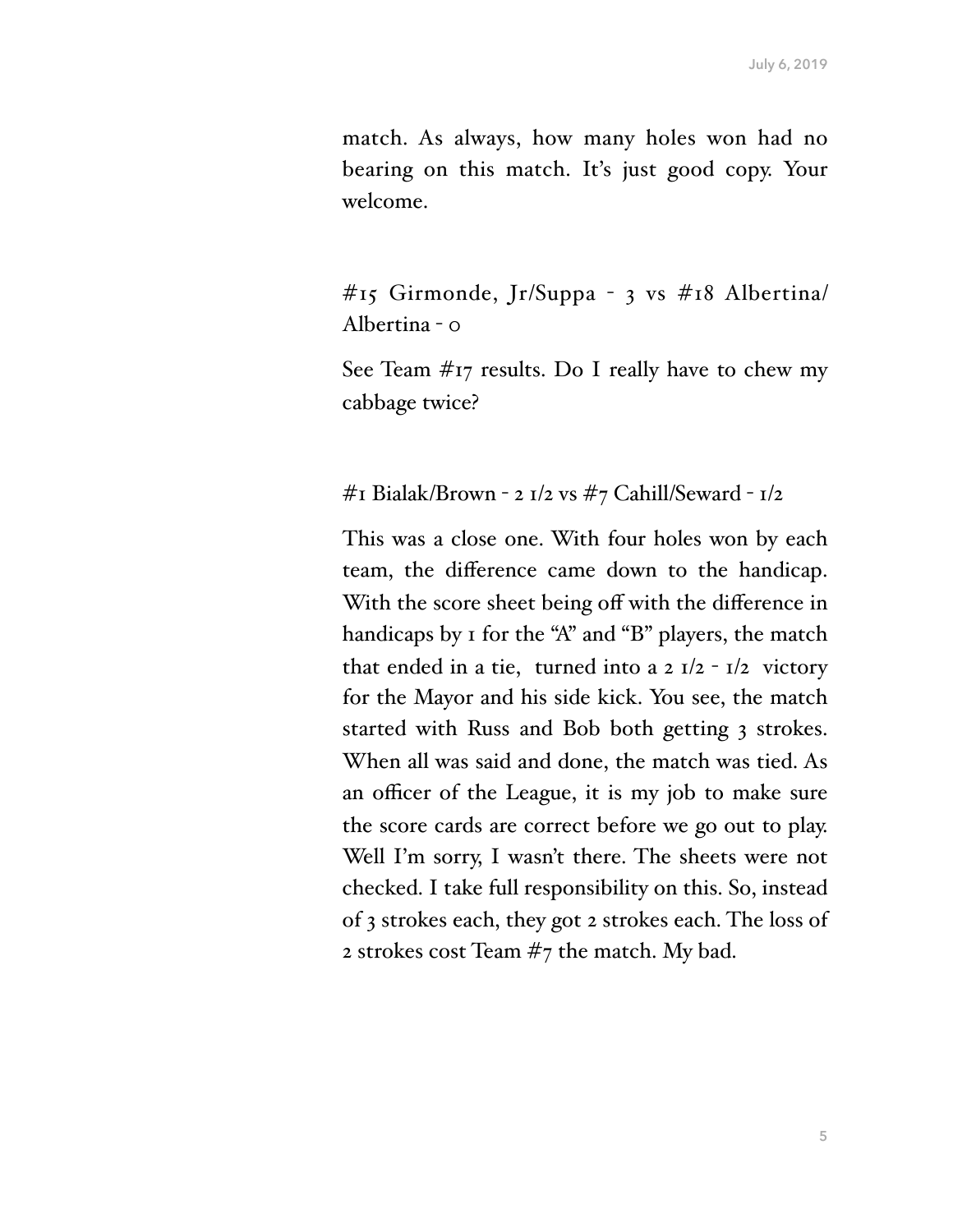#8 Hickel/Wallace - 2 1/2 vs D'Amico Sr./D'Amico  $Jr. - 1/2$ 

Rich Hickel would win five of nine holes and got 2 strokes to help the cause. Since when does Rich Hickel get strokes? I thought that there was a league rule that states he doesn't get strokes from anybody. Sorry drifting off on a tangent. Anyhow, this was a well played match. The total stroke difference here was three shots. Genes' Sr and Jr both played great that included a birdie on hole 15 for Sr. Rich played just that much better to steal this match. Will Wallace was nowhere to be found. I'm sure it's nothing…

#2 Niemers/Banas - 2 vs #12 DeRiso/Gorea - 1

Ditto, see Teams  $\#_{17}$  and  $\#_{15}$ . I don't like cabbage very much.

#14 Stern/Cahill - 2 vs #19 Bunal/Hamlin - 1

Pete Cahill and Dave Stern would win this match on Rookies Bunal and Hamlin. Both teams used subs. Mike Obenesser, who played for Stern, birdied #17. Chris Bunal's sub, Sagar Patel also played ok. The winners would win  $4$  of the first  $5$  holes. They never looked back. Not much else here.